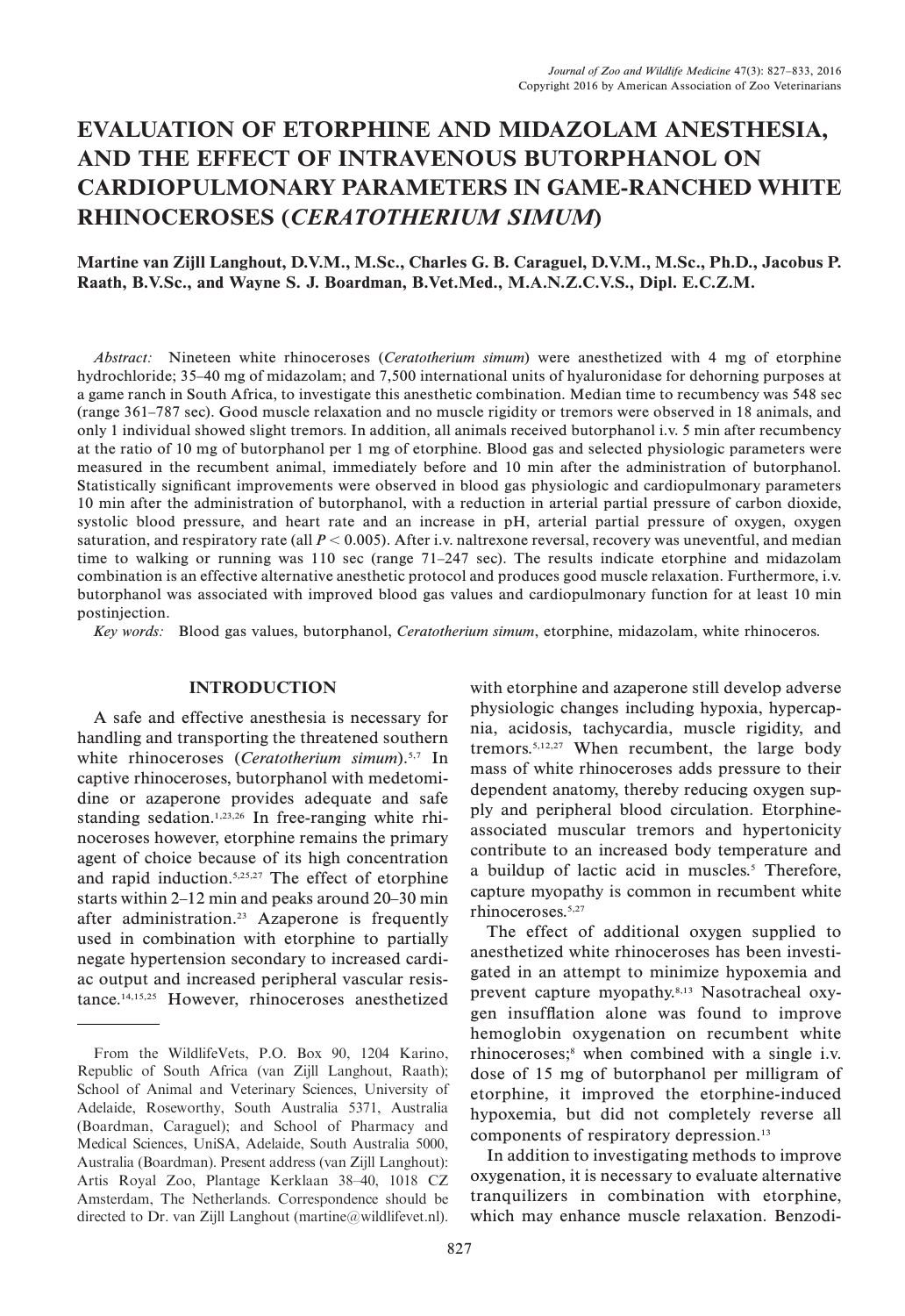azepines, including diazepam, midazolam, and zolazepam, are centrally acting muscle relaxants that reduce muscle spasms and spasticity<sup>22</sup> and can be used to treat capture myopathy.<sup>21</sup> Midazolam, an imidazobenzodiazepine, has unique solubility characteristics and therefore has a rapid onset of action.20 It is metabolized in the liver, and the half-life and duration of activity are shorter than those of diazepam.22 Midazolam is more potent than diazepam, has a profound amnesiac effect, and has been used orally to bait large carnivores.16 In addition, its excellent muscle relaxation properties improve deep ventilation. This may counteract oxygen depletion caused by muscle tremors and hyperthermia inherent with the use of opioids.27 Furthermore, the calming effect and minimal cardiopulmonary effects of midazolam in domestic animals<sup>20</sup> are promising for its use in wildlife medicine. Midazolam has been used previously to help maintain anesthesia in a white rhinoceros; $24$  and in combination with etorphine and butorphanol in a dart, it improved cardiopulmonary parameters in white rhinoceroses, but not all animals in the study became recumbent.6,7 The cardiopulmonary profiles of white rhinoceroses anesthetized with etorphine and midazolam alone have not been reported.

Butorphanol tartrate, a  $\mu$ -receptor antagonist and  $\kappa$ -receptor agonist,<sup>4</sup> has been used alone or in combination with azaperone to sedate or anesthetize rhinoceros species.5,7,23,26 In previous studies, the effect of butorphanol on cardiopulmonary parameters in rhinoceroses anesthetized with etorphine and azaperone were investigated.3,9,18,30 Various studies found substantial improvements in cardiopulmonary parameters in white rhinoceroses anesthetized with etorphine and azaperone when butorphanol was administered at the ratio of 10 mg of butorphanol per milligram of etorphine, i.v. after initial blood collection, but tremors and muscle rigidity were present.3,9 Ear twitching, limb rigidity and muscle tremors were observed in all study animals.3,9

This study evaluated etorphine and midazolam as an anesthetic regime in game-ranched white rhinoceroses and assessed the effect of i.v. butorphanol, administered at a ratio of 10 mg of butorphanol per 1 mg of etorphine on the cardiopulmonary parameters of the recumbent, anesthetized white rhinoceroses.

### MATERIALS AND METHODS

The study animals were 19 adult game-ranched white rhinoceroses, 10 females and 9 males, in good condition. They were anesthetized in November 2012 at a private game farm in the Northern West Province, South Africa (26°86'S,  $26^{\circ}66^{\prime}$ E, 1,333 m above sea level) for dehorning, identification, and translocation purposes. Each animal was identified from a distance by the specific ear notches according to an individual numbering system. Their estimated weights ranged between 1,600 and 1,900 kg. The study subjects were darted from a vehicle into the quadriceps musculature or neck with 4 mg of etorphine hydrochloride (Captivon, Wildlife Pharmaceuticals, White River 1240, South Africa; 9.8 mg/ml), 35–40 mg of midazolam (midazolam hydrochloride, Kyron Laboratories, Benrose 2094, South Africa; 50 mg/ml), and 7,500 internation units of hyaluronidase (Hyalase, Kyron Laboratories) in metal darts equipped with a 62.5 mm length, 2.41-mm gauge barbed needle (Type P Pneu-darts, Pneu-dart, Inc., Williamsport, Pennsylvania, USA). The darts were fired from a gas powered projector (X-Caliber, Pneu-dart, Inc., Williamsport, Pennsylvania 17701, USA). For each animal, the time from darting time to recumbency was recorded in seconds. The position when recumbent (lateral or sternal) was also noted. A blindfold was applied once the anesthesia was deep enough to approach safely. Stationary, heavily sedated animals were roped down by applying a rope around a leg and pushing the body to the same side to expedite the procedure. After the initial assessment, an i.v. catheter (Jelco I.V. Catheter Radiopaque, Smiths Medical, Croydon 1619, South Africa; 40-mm length, 1.27-mm gauge) was inserted into the auricular vein, and then ear plugs were inserted. The dart was removed, and then the dart wound was injected with 10 ml of an injectable penicillin mixture (150 mg/ml procaine penicillin and 112.5 mg/ml benzathine penicillin, Lentrax, Merial, Midrand, 1685, South Africa).

A pulse oximeter sensor (Veterinary pulse oximeter, H100B, Edan Diagnostics, San Diego, California 92121, USA) was placed on a scarified edge of the pinna to measure the heart rate and hemoglobin oxygen saturation. The heart rate was also measured by auscultation, and the rectal temperature was measured and recorded. Visual assessment of thoracic and abdominal excursions and air movement at the nares were used to record the respiration rate. A self-inflating human wrist blood pressure monitor (Visocor HM40, Uebe Medical GmbH, 97877 Wertheim, Germany) attached to the tail at the level of the heart was used to measure changes in systolic and diastolic blood pressure. In 15 study animals, arterial blood was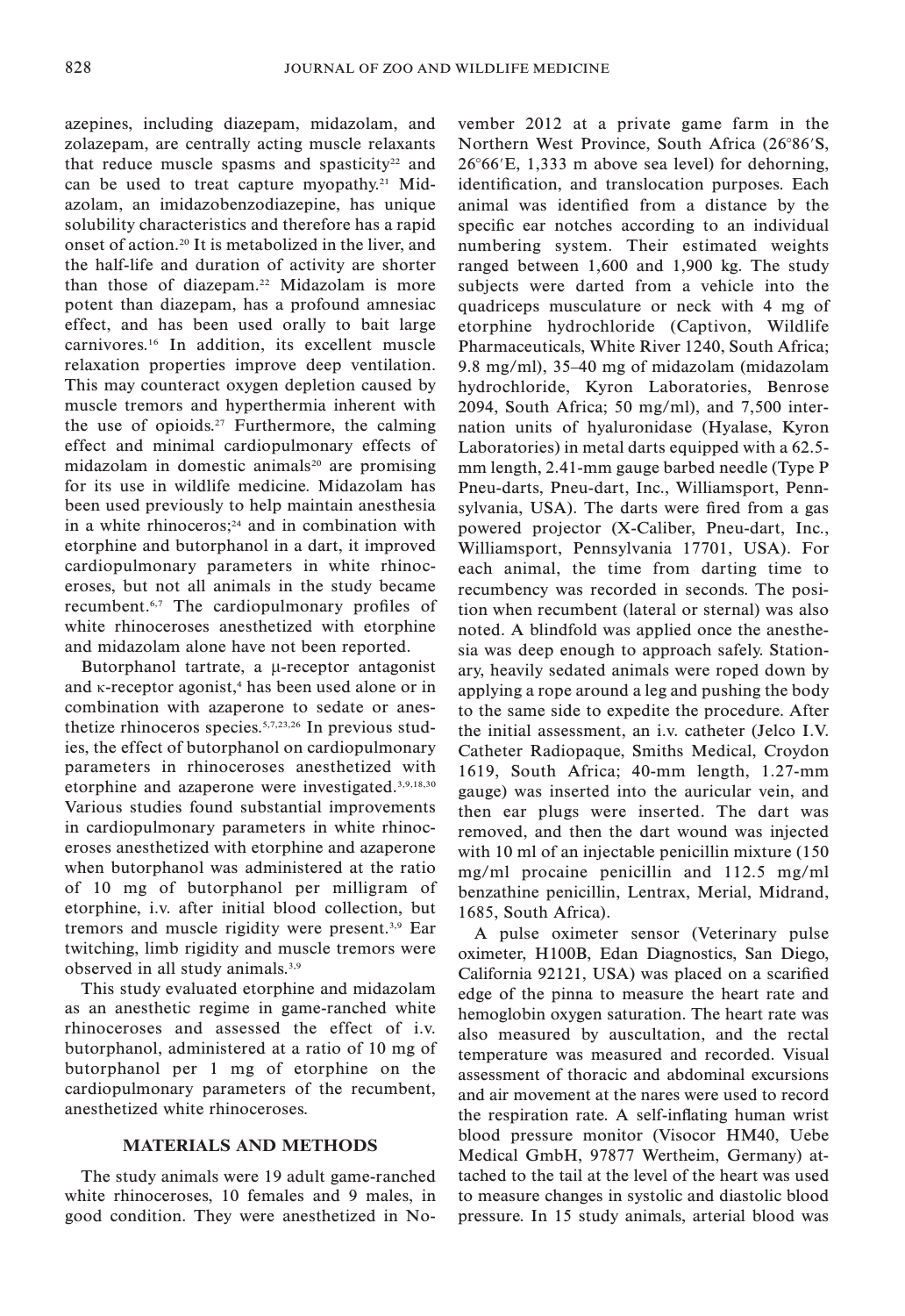collected into 1-ml heparinized syringes from the auricular artery at 5 min ( $t = 5$ ) and 15 min ( $t = 15$ ) after the animal had become recumbent  $(t = 0)$ . Arterial partial pressure of carbon dioxide (Pa- $CO<sub>2</sub>$ ), arterial partial pressure of oxygen (PaO<sub>2</sub>), pH, sodium (Na<sup>+</sup>), potassium (K<sup>+</sup>), calcium (Ca<sup>2+</sup>), glucose, and lactate were measured immediately using a portable epoc<sup>®</sup> Host blood gas analyzer (Epocal, Inc., Ottawa, Ontario K1G 3P5, Canada) with epoc BGEM test cards  $(n = 15)$ . Hematocrit, calculated hemoglobin and bicarbonate ( $cHCO<sub>3</sub>$ ), base excess, arterial hemoglobin oxygen saturation  $(cSaO<sub>2</sub>)$ , and the concentration of total carbon dioxide were calculated simultaneously by the same machine. Blood gas values were not corrected for patient temperature and are representative of the analyzers default temperature of  $37^{\circ}$ C. Body position was noted at  $t = 5$  and  $t = 15$ , and the level of anesthesia and relaxation and the presence or absence of ear twitching, muscle tremors, and leg movements were recorded.

Immediately after the first arterial blood was collected  $(t = 5)$ , butorphanol tartrate (Butonil, Wildlife Pharmaceuticals; 50 mg/ml) was injected i.v. at the ratio of 10 mg/1 mg of etorphine into the auricular vein.

Once all procedures were completed, 20 mg of naltrexone (Trexonil, Wildlife Pharmaceuticals; 50 mg/ml) per 1 mg of etorphine was injected i.v. to antagonize the opioid component of the anesthesia. The blindfold, i.v. catheter, and earplugs were removed. The time from injection of the antagonist to standing was recorded in seconds. The rhinoceroses were observed from a distance by rangers for the rest of the day.

Physiologic and blood gas parameters before and after i.v. butorphanol were compared using a *t*-test (i.e., the difference between  $t = 5$  and  $t = 15$ was tested against no change; nil difference). The assumption of normality was assessed visually and tested using the Shapiro-Wilk test. When a parameter failed the normality test ( $P < 0.10$ ), the Wilcoxon signed-rank test was used instead to compare values before and after butorphanol injection. The potential impact of explanatory variables such as sex, and position on the parameter difference were explored using a t-test without assumption of equal variance. For parameters that failed the normality test (data should be normally distributed when using the ttest), the Wilcoxon rank-sum test was used instead (no assumption of normal distribution is required). The P values were interpreted at the 0.05 significance level. Statistical analyses were conducted using the statistical package STATA (Stata Statistical Software Release 13.1, Stata Corporation, College Station, Texas 77840, USA).

# RESULTS

In total, 19 animals were anesthetized with etorphine, midazolam, and hyaluronidase. No mortality or morbidity occurred during or after anesthesia. Two animals were roped down because they remained standing while heavily sedated. Once recumbent, neither of these animals made any attempt to stand. All animals seemed healthy based on their behavior, field observations, body condition, and subsequent clinical examination. The median time from darting to recumbency in the animals not roped down was 548 sec (range 361–787 sec). Eighteen animals (95%) showed a fully relaxed anesthesia with good muscle relaxation, no limb rigidity, no muscle tremors, and all legs held in a relaxed position when in lateral recumbency. One animal (5%) also showed a relaxed anesthesia with the legs held in a relaxed position in lateral recumbency, but ear twitching, muscle tremors, and movements of the legs were observed occasionally. The mean of the recorded physiologic data and blood gas values at  $t = 5$  and  $t = 15$  and subsequent mean differences are reported in Table 1. Most physiologic parameters showed a significant change in the recumbent animals, before and after administration of butorphanol. The respiratory rate significantly increased, whereas heart rate, systolic blood pressure, and diastolic blood pressure significantly decreased after the i.v. administration of butorphanol. Blood gas parameters still showed evidence of respiratory acidosis, hypoxemia, and hypercapnia after i.v. butorphanol, but there was a statistically significant improvement in  $pH$ ,  $PaO<sub>2</sub>$ , PaCO<sub>2</sub>, and SaO<sub>2</sub> at  $t = 15$  compared to  $t = 5$ . Lactate concentrations decreased significantly, whereas glucose concentrations increased significantly between sampling points.  $Ca^{2+}$ , cHCO<sub>3</sub><sup>-</sup>, the concentration of total carbon dioxide, and base excess did not show any significant change. There was a significant improvement in  $PaCO<sub>2</sub>$  in males ( $n = 8$ ) in comparison to females ( $n = 7$ ) ( $P =$ 0.0057) and the TCO<sub>2</sub> at  $t = 15$  ( $P = 0.0217$ ). The animals which stayed in sternal recumbency throughout the entire procedure  $(n = 9)$  had a significant improvement in PaO<sub>2</sub>  $(+22.2 \text{ mm Hg})$ compared to animals that were moved from either sternal to lateral recumbency or moved from lateral to sternal recumbency during the procedure  $(n = 6)$  (+10.1 mm Hg) ( $P = 0.0032$ ) (data not shown). Recovery was uneventful for all study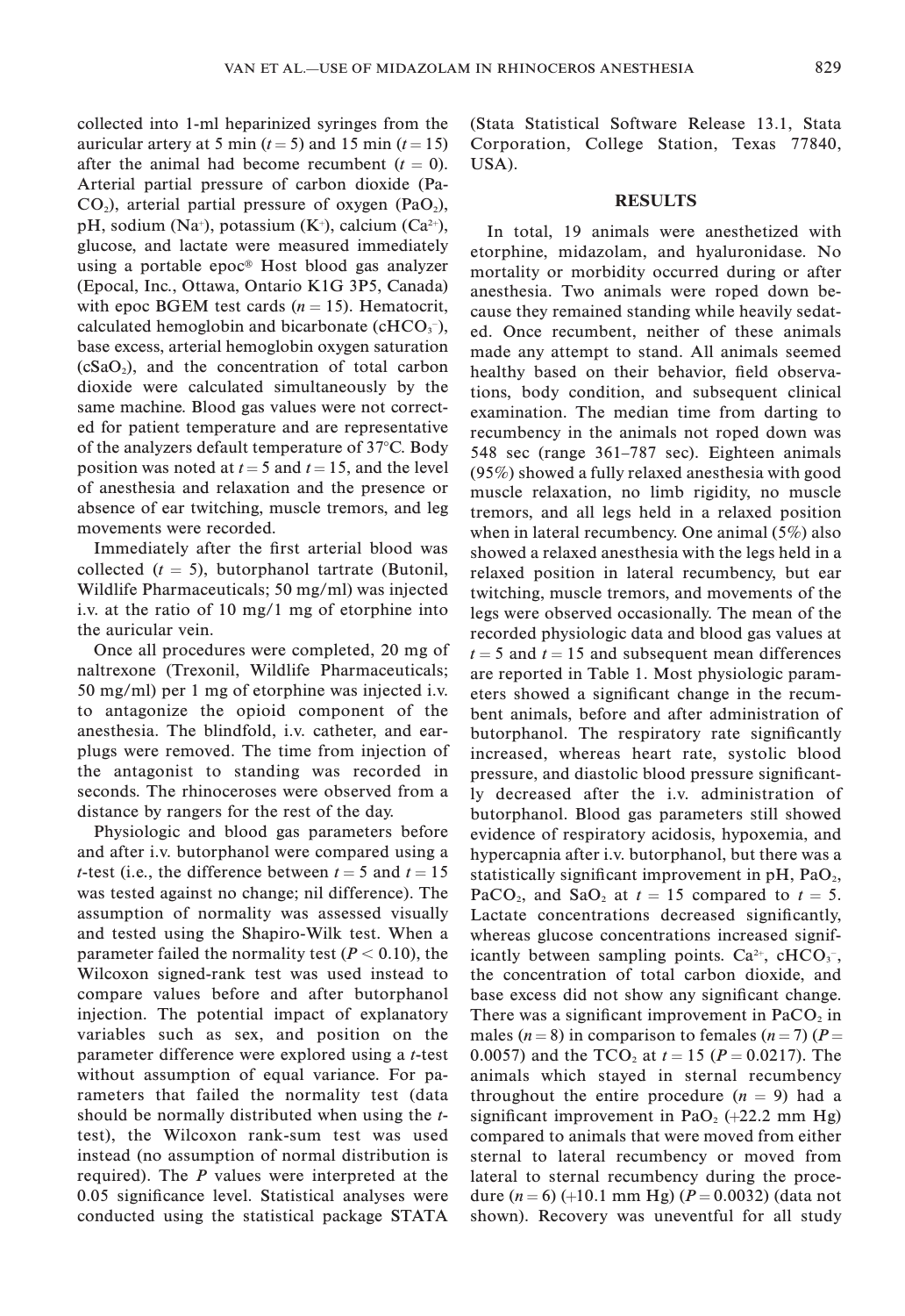| before butorphanol (10 mg of butorphanol for each 1 mg of etorphine) was injected and 10 min later $(t=15)$ . Mean blood<br>iously reported are added for comparison. <sup>10</sup> Mean differences were compared to zero (no difference) by using r-test to<br>d with a combination of etorphine, midazolam, and hyaluronidase. Physiologic data and blood samples were collected 5<br>ta and arterial blood gas values for anesthetized game-ranched white rhinoceroses (C. simum) before and after i.v. injection<br>aanol injection, and P values were interpreted at the 0.05 significance level. |  |
|---------------------------------------------------------------------------------------------------------------------------------------------------------------------------------------------------------------------------------------------------------------------------------------------------------------------------------------------------------------------------------------------------------------------------------------------------------------------------------------------------------------------------------------------------------------------------------------------------------|--|
|                                                                                                                                                                                                                                                                                                                                                                                                                                                                                                                                                                                                         |  |
|                                                                                                                                                                                                                                                                                                                                                                                                                                                                                                                                                                                                         |  |
|                                                                                                                                                                                                                                                                                                                                                                                                                                                                                                                                                                                                         |  |
|                                                                                                                                                                                                                                                                                                                                                                                                                                                                                                                                                                                                         |  |
|                                                                                                                                                                                                                                                                                                                                                                                                                                                                                                                                                                                                         |  |
|                                                                                                                                                                                                                                                                                                                                                                                                                                                                                                                                                                                                         |  |
|                                                                                                                                                                                                                                                                                                                                                                                                                                                                                                                                                                                                         |  |
|                                                                                                                                                                                                                                                                                                                                                                                                                                                                                                                                                                                                         |  |
| Table 1. Comparison of physiologic dat                                                                                                                                                                                                                                                                                                                                                                                                                                                                                                                                                                  |  |
|                                                                                                                                                                                                                                                                                                                                                                                                                                                                                                                                                                                                         |  |
| of butorphanol. Animals were anesthetized<br>gas and physiologic reference values previ<br>assess the impact associated with butorph<br>min after recumbency $(t = 5)$ , immediately                                                                                                                                                                                                                                                                                                                                                                                                                    |  |

| Parameter <sup>a</sup>                                                                                                                                       | (minimum-maximum)<br>Mean reference value | z              | (minimum-maximum)<br>Mean at $t =$ | $\overline{a}$  | (minimum-maximum)<br>Mean at $t = 15$ | n              | (minimum-maximum)<br>Mean difference | SE             | 95% confidence<br>mterval | P,                    |
|--------------------------------------------------------------------------------------------------------------------------------------------------------------|-------------------------------------------|----------------|------------------------------------|-----------------|---------------------------------------|----------------|--------------------------------------|----------------|---------------------------|-----------------------|
| Resp. rate (breaths/min)<br>Physiologic data                                                                                                                 | $19(16-23)$                               |                | $7(5-12)$                          |                 | $10(6-12)$                            |                | $2.11(0-7)$                          | 0.47           | $1.10 - 3.10$             | 0.0005                |
| Heart rate (beats/min)                                                                                                                                       | $39(32 - 42)$                             | $\overline{9}$ | 111 (64-136)                       |                 | $65(48-100)$                          |                | $-45 (-68 to -6)$                    | 3.91           | $-53.2 - -36.8$           | 0.0000                |
| Rectal temp. (°C)                                                                                                                                            | $\overline{2}$<br>36.8 (36.6–37           | $\overline{9}$ | $36.8(36.0 - 37.9)$                | ≘               | 37.1 (36.2-38.1)                      | $\overline{9}$ | $0.25 (-0.1 to 0.8)$                 | 0.05           | $0.13 - 0.37$             | 0.0003                |
| $\mathrm{SpO}_2\,(\%)$                                                                                                                                       |                                           | $\frac{8}{18}$ | $96(90-100)$                       | $\frac{8}{2}$   | $97(88 - 100)$                        | $\frac{8}{18}$ | $1.16(-3 to 10)$                     | 0.84           | $-0.62 - 2.95$            | $0.3195^{\circ}$      |
| BP systol (mm Hg)                                                                                                                                            | 160 (146-183)                             | 17             | 176 (107-251)                      |                 | 143 (79–183)                          | 15             | $-44 (-141 to 45)$                   | 12.8           | $-72.1 - 16.9$            | 0.0038                |
| BP diastol (mm Hg)                                                                                                                                           | $104(88 - 117)$                           | 17             | 113 (69-183)                       | $\overline{17}$ | 89 (35–122)                           | 15             | $-26(-86$ to 20)                     | 8.8            | $-45.0 - -7.2$            | 0.0102                |
| Blood gas data                                                                                                                                               |                                           |                |                                    |                 |                                       |                |                                      |                |                           |                       |
|                                                                                                                                                              | (151)<br>7.391 (7.346–7                   |                | 7.247 $(7.154 - 7.287)$            |                 | $7.284(7.231 - 7.349)$                |                | $0.037(-0.04 to 0.09)$               | 0.008          | $0.02 - 0.06$             | 0.0005                |
| PaCO <sub>2</sub> (mm Hg)                                                                                                                                    | 49.0 (44.4-53.7)                          |                | $72.8(63.0 - 81.3)$                |                 | $65.3(52.7-79.4)$                     |                | $-7.5$ ( $-18.1$ to 2.6)             | 1.73           | $-11.2 - -3.8$            | 0.0007                |
| PaO <sub>2</sub> (mm Hg)                                                                                                                                     | (9.8)<br>98.3 (90.2-10)                   |                | $26.9(17.9 - 38.3)$                |                 | $44.2(28.5 - 56.3)$                   |                | $(7.34 (-4.1 to 36.4))$              | 2.55           | $11.9 - 22.8$             | $0.0008^{\circ}$      |
| $Na^+$ (mmol/L)                                                                                                                                              |                                           |                | $127(117-135)$                     |                 | $127(116-135)$                        |                | $0(-9 to 11)$                        | 1,60           | $-3.4 - 3.4$              | 1.0000                |
| $K^+$ (mmol/L)                                                                                                                                               |                                           |                | $5.2(4.3 - 6.6)$                   |                 | 5.0 $(4.3 - 6.8)$                     |                | $-0.22$ ( $-1.6$ to 2.3)             | 0.24           | $-0.7 - 0.3$              | 0.3777                |
| $Ca^{2+}$ (mmol/L)                                                                                                                                           |                                           |                | $1.48(1.40 - 1.54)$                |                 | $1.48(1.34 - 1.70)$                   |                | $0.002 (-0.15 to 0.22)$              | 0.02           | $-0.05 - 0.05$            | 0.9323                |
| Lactate (mmol/L)                                                                                                                                             |                                           |                | $2.77(0.96 - 8.67)$                |                 | $.99(0.53 - 5.51)$                    |                | $-0.78$ $(-3.32$ to 0.13             | 0.25           | $-1.30 - -0.24$           | $0.0018$ <sup>t</sup> |
| Glucose (mmol/L)                                                                                                                                             |                                           |                | $5.7(3.8-8.0)$                     |                 | $7.3(4.6-10.6)$                       |                | $1.62(0.2 - 4.7)$                    | 0.42           | $0.71 - 2.53$             | 0.0019 <sup>b</sup>   |
| cHct (%)                                                                                                                                                     |                                           |                | 53 $(46-61)$                       |                 | $50(43 - 58)$                         |                | $-2.87 (-8.8 t 0.3.0)$               | 0.74           | $-4.44 - -1.29$           | 0.0016                |
| cHgb (g/L)                                                                                                                                                   |                                           |                | $(7.9(15.6-20.7))$                 |                 | $(6.9(14.6-19.7))$                    |                | $-0.99(-2.5 t)0.9$                   | $0.24$<br>0.48 | $-1.50 - -0.47$           | 0.0011                |
| cHCO <sub>3</sub> - (mmol/L)<br>cTCO <sub>2</sub> (mmol/L)                                                                                                   | $29.3(27.3-32.2)$                         |                | 31.7 (26.7-36.4)                   |                 | $30.9(27.6 - 34.6)$                   |                | $-0.76$ ( $-5.2$ to 1.5)             |                | $-1.78 - 0.26$            | 0.1338                |
|                                                                                                                                                              |                                           |                | $33.9(29.1 - 38.8)$                |                 | $32.9(29.2-27.0)$                     |                | $-1.00 (-5.7 \text{ to } 1.6)$       | 0.51           | $2.10 - 0.08$             | 0.0686                |
| cBe ECF (mmol/L)                                                                                                                                             | $3.5(1.9-5.9)$                            |                | $4.4(-2.1 \text{ to } 9.7)$        |                 | $4.2(0.1 - 7.7)$                      |                | $0.17 (-4.5 to 2.2)$                 | 0.48           | $-1.20 - 0.86$            | 0.7235                |
| $c\text{SaO}_2\left(\% \right)$                                                                                                                              | $97.2(96.6 - 98.0)$                       |                | $37.8(17.3 - 64.2)$                |                 | $70.4(43.1 - 84.8)$                   |                | $32.6 (-7.4 to 62.8)$                |                | $23.6 - 41.5$             | $0.0008^{\circ}$      |
| a Resp. rate indicates respiratory rate: Rectal temporature: SpO- oxygen saturation: RP systolic blood pressure: RP diastolic blood pressure: PaCO- arterial |                                           |                |                                    |                 |                                       |                |                                      |                |                           |                       |

 Resp. rate indicates respiratory rate; Rectal temp., rectal temperature; SpO2, oxygen saturation; BP systol, systolic blood pressure; BP diastol, diastolic blood pressure; PaCO2, arterial partial pressure of carbon dioxide; PaO<sub>2</sub>, arterial partial pressure of oxygen; Na<sup>+</sup>, sodium ions; K<sup>+</sup>, potassium ions; Ca<sup>2</sup><sub>;</sub> calculat ions; cHct, calculated hematocrit; cHgb, calculate , calculated bicarbonate ions; cTCO2, concentration of total carbon dioxide; cBe ECF, calculated base excess in extracellular fluid; cSaO2, arterial hemoglobin oxygen saturation.<br>"Mean differences assessed using the Wilcoxon matched-pairs signed-ranked test because the assumption of normality was violated. hemoglobin; c $\rm{HCO}_{3}$ saturation.

"Mean differences assessed using the Wilcoxon matched-pairs signed-ranked test because the assumption of normality was violated. · Dashes indicate no values recorded. Dashes indicate no values recorded.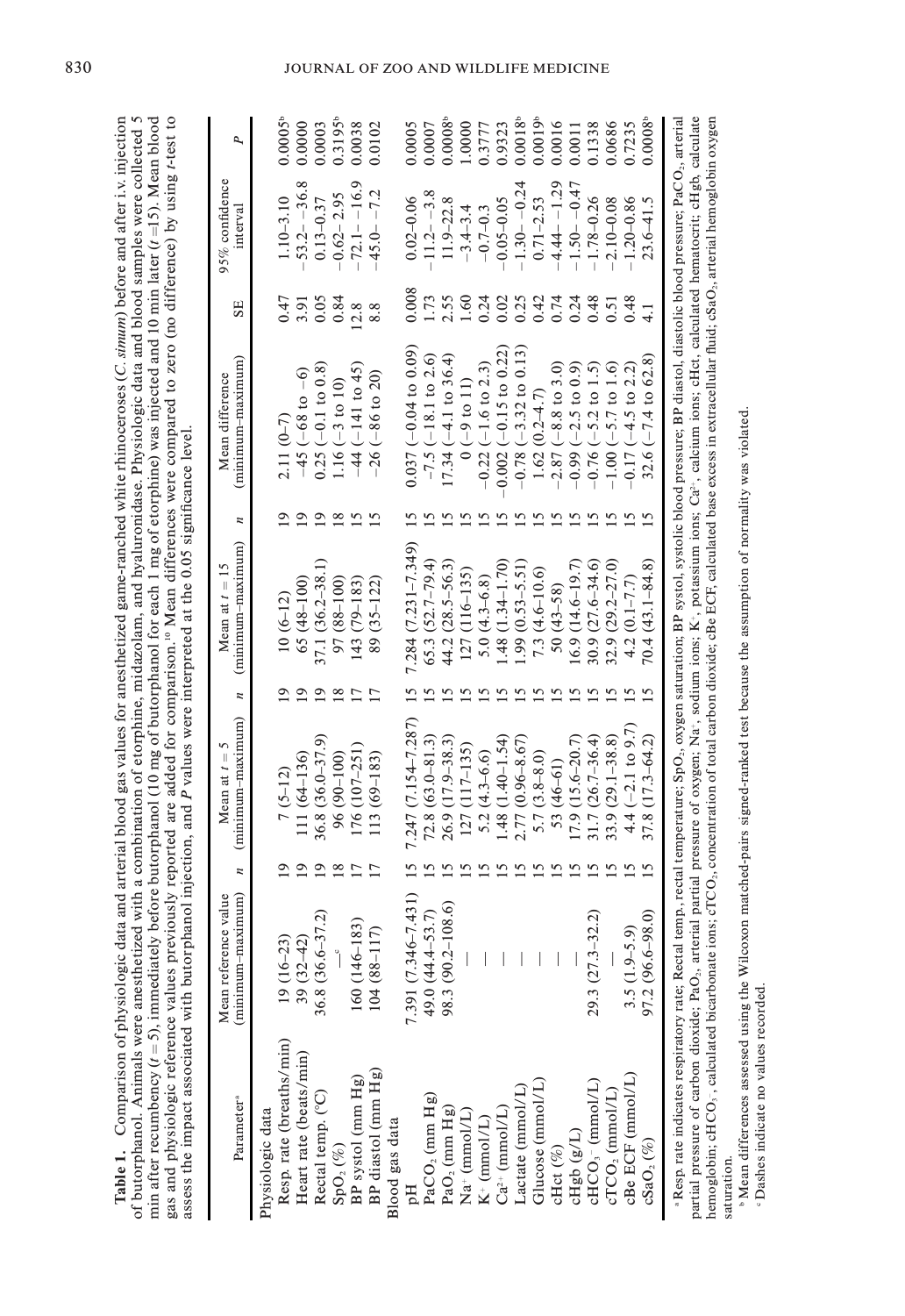animals. Median time for all animals to walking or running was 110 sec (range 71–247 sec) after i.v. administration of the reversal agent. No renarcotization was seen.

# DISCUSSION

Results indicate that etorphine and midazolam anesthesia in white rhinoceroses is a safe, effective regime that provides good muscle relaxation. However, the median time from darting to recumbency in the animals not roped down was 548 sec (range 361–787 sec); this value was longer than in a similar study in game ranched animals by using etorphine and azaperone and also darted from a vehicle (405 sec, range  $140-967$ ).<sup>3</sup> The reason for this is unknown. Although midazolam is known to have a rapid onset of action,<sup>20</sup> a slower absorption of midazolam might be a possible explanation.

Combining midazolam with etorphine seemed to improve muscle relaxation in all 19 studied animals regardless of the recumbency position. Eighteen animals were relaxed, without any visible tremors, paddling, or head shaking. This is a substantial improvement compared with other studies using etorphine and azaperone, where ear twitching, limb rigidity, and muscle tremors were observed in the study animals.3,9

The analyses of arterial blood gases revealed severe hypoxemia (PaO<sub>2</sub>  $<$  70 mm Hg), hypercapnia, and respiratory acidosis in all white rhinoceroses anesthetized with etorphine and midazolam in this study. All cardiopulmonary parameters, including pH,  $PaO<sub>2</sub>$ ,  $PaCO<sub>2</sub>$ ,  $SaO<sub>2</sub>$ , respiratory rate, heart rate, systolic blood pressure, and diastolic blood pressure remained outside normal reference ranges<sup>10</sup> during the entire procedure, before and 10 min after the administration of butorphanol. The mean  $PaCO<sub>2</sub>$ value in healthy conscious white rhinoceroses was 49 mm Hg.<sup>10</sup> The very high  $PaCO<sub>2</sub>$  values found in the animals (even above 60 mm Hg) and low  $PaO<sub>2</sub>$ values were likely caused by hypoventilation and ventilation-perfusion imbalance.3,18,30 Pulmonary hypertension caused by etorphine might also play a significant role in decreasing the movement of oxygen, thereby causing hypoxemia, and similar to the findings in goats.17 No clinical difference was found in the  $PaO<sub>2</sub>$  and  $cSaO<sub>2</sub>$  with etorphine and midazolam compared with etorphine and azaperone (PaO<sub>2</sub>, 26.9 and 26.7 mm Hg;  $cSaO<sub>2</sub>$ , 37.8 and 38.3%, respectively, before butorphanol; and PaO<sub>2</sub>, 44.2 and 45.5 mm Hg;  $cSaO<sub>2</sub>$ , 70.4 and 73.36%, respectively, after butorphanol).3 Despite the persistent hypoxemia, hypercapnia, and metabolic acidosis, the cardiopulmonary and biochemical parameters in this study significantly improved 10 min after administration of butorphanol i.v. Improvements in respiration rate, heart rate, pH,  $PaCO<sub>2</sub>$ ,  $PaO<sub>2</sub>$ , and  $cSaO<sub>2</sub>$ , after administration of butorphanol, were greater in rhinoceroses anesthetized with etorphine and midazolam than with etorphine and azaperone.<sup>3</sup> These findings suggest that the excellent relaxation properties of midazolam, which is more slowly absorbed than etorphine, might have a positive effect on these parameters.

Improved oxygenation was found in animals in sternal than lateral recumbency, which is similar to the findings in other studies in white rhinoceroses and black rhinoceroses (Diceros bicornis).3,28 A smaller dead space in sternal position is a likely explanation for this improvement.<sup>3,28</sup> The positive effect of sternal recumbency might also be explained by improved oxygenation due to increased ventilation and blood flow in both sides of the lungs, as was previously reported in black rhinoceroses.<sup>3,19</sup>

Recumbent animals in this study were found to be more hypoxemic after butorphanol (mean  $PaO<sub>2</sub> = 44.2$ ) than recumbent free-ranging animals before butorphanol in the studies by Miller et al. and Wenger et al. (mean  $PaO<sub>2</sub> = 58.9$  and 50.95, respectively).18,30 In the Wenger study, 4.5–5 mg of detomidine was also included in the dart, which is likely to influence these results.<sup>30</sup> White rhinoceroses anesthetized with etorphine and azaperone on the same premises were also more hypoxic (mean  $PaO<sub>2</sub> = 45.0$ ) after butorphanol than those in a previously mentioned study.3 The gameranched animals in the present study were heavier and more prone to ventilation-perfusion mismatch than free-ranging rhinoceroses and might offer an explanation for this finding. The present study used an epoc host blood gas analyzer, whereas the other studies used an iSTAT blood gas analyzer. However, evaluation of the analyzer revealed clinically acceptable agreement compared with a hospital blood gas analyzer, the Radiometer ABL 77, with equine blood samples.<sup>2</sup> Blood gas values were not corrected for patient temperature and are representative of the analyzers default temperature of  $37^{\circ}$ C. Correction was not considered following other similar research<sup>3</sup> because the time between gas analyses was only 10 min. In addition, corrections are not considered to be clinically more useful<sup>11</sup> and uncorrected values should be routinely reported.<sup>29</sup>

The lactate and base excess levels in this study were low compared with free-roaming rhinoceroses darted from a helicopter,<sup>18,30</sup> and they were similar to those of boma-trained animals.<sup>9</sup> The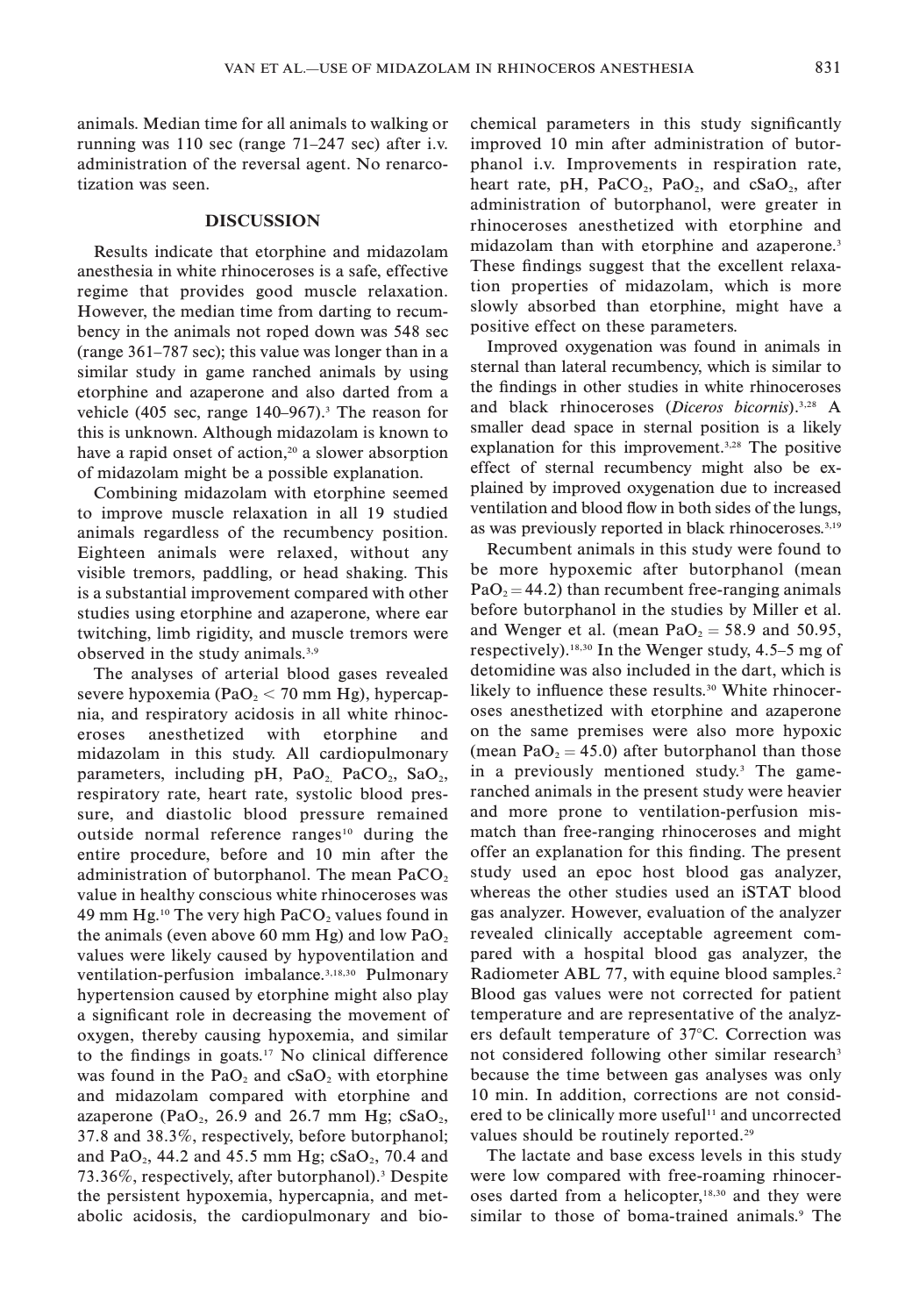relatively quiet approach by vehicles and minimal predarting excitement in the game-ranched animals in comparison to animals chased by a helicopter is a likely explanation for this difference. The excellent muscle relaxation and calming properties of midazolam might be a reason why lactate levels were even lower in this study than those in rhinoceroses anesthetized with etorphine and azaperone.<sup>3</sup>

One limitation of this study was the absence of controls (animals receiving i.v. saline instead of butorphanol). The lack of controls was justified because butorphanol has been reported to improve blood oxygenation in recumbent rhinoceroses.<sup>3,5</sup> Therefore, we wanted to minimize anesthetic risk, and we made the assumption that physiologic and blood gas parameters would not change significantly for animals not receiving butorphanol.

In conclusion, the data suggest that midazolam and etorphine together offer an effective alternative anesthetic regime for white rhinoceroses. This combination seems to provide improved muscle relaxation in both sternal and lateral recumbency, but it has a slower induction period compared to azaperone and etorphine anesthesia. Butorphanol administered i.v. at the ratio of 10 mg of butorphanol to 1 mg of etorphine in the study animals seemed to induce a direct  $\mu$  antagonist effect similar to the findings in the study using etorphine and azaperone.3 This was reflected in a decrease in heart rate and an increase in respiratory rate and significant improvements in pH,  $PaO<sub>2</sub>$ ,  $PaCO<sub>2</sub>$ , and  $SaO<sub>2</sub>$ . However, these improvements in cardiopulmonary parameters were greater in this study than when butorphanol was administered to white rhinoceroses anesthetized with etorphine and azaperone.<sup>3</sup> Although improvements did occur, the severe hypoxemia and hypercapnia in all animals during the entire procedure in this study highlights the importance of continuing to investigate ways to improve cardiopulmonary parameters in anesthetized white rhinoceroses.

Acknowledgments: The authors thank the staff of Wildlife Vets, Louis VanWyk, and Johan Myburgh for support and assistance with this study. A special thanks to John Hume and Johnny Hennop and staff for field assistance and hospitality. Thanks also to Drs. Cate Creighton, Margie McEwen, Anthony Nicholson, and Todd McWhorter for helpful advice. The study was partially supported by the School of Animal and Veterinary Sciences, University of Adelaide, Australia and Wildlife Pharmaceuticals, South Africa.

# LITERATURE CITED

1. Bapodra P, Cracknell J, Wolfe BA. Comparison of butorphanol-detomidine versus butorphanol-azaperone for the standing sedation of captive greater onehorned rhinoceroses (Rhinoceros unicornis). J Zoo Wildl Med. 2014;45:60–68.

2. Bardell D, West E, Senior JM. Evaluation of a new handheld point-of-care blood gas analyser using 100 equine blood samples. In: Proc Assoc Vet Anaesth Congr; 2011. p. 28.

3. Boardman WSJ, Caraguel CGB, Raath JP, van Zijll Langhout MH. Intravenous butorphanol improves cardiopulmonary parameters in game ranched white rhinoceroses (Ceratotherium simum) immobilized with etorphine and azaperone. J Wildl Dis. 2014;50: 849–857.

4. Branson KR, Cross ME. Opioid agonist and antagonist. In: Richards HR (ed.). Veterinary pharmacology and therapeutics. 8th ed. Ames (IA): Iowa State University Press; 2001. p. 268–298.

5. Burroughs R, Hofmeyr M, Morkel P, Kock MD, Kock R, Meltzer D. White or square lipped rhinoceros (Ceratotherium simum). In: Kock MD, Burroughs R (eds.). Chemical and physical restraint of wild animals. 2nd ed. Greyton (South Africa): International Wildlife Veterinary Services; 2012. p. 223–234.

6. Bush M, Citino SB, Grobler D. Improving cardiopulmonary function for a safer anesthesia of white rhinoceroses (Ceratotherium simum): use of opiate cocktails to influence receptor effects. Proc Am Assoc Zoo Vet;2005. p. 259–260.

7. Bush M, Citino SB, Lance WR. The use of butorphanol in anesthesia protocols for zoo and wild animals. In: Miller RE, Fowler ME (eds.). Zoo and wild animal medicine, Volume 7, Current therapy. New York (NY): Elsevier; 2011. p. 596–603.

8. Bush M, Raath JP, Grobler D, Klein L. Severe hypoxaemia in field-anesthetised white rhinoceroses (Ceratotherium simum) and effects of using tracheal insufflation of oxygen. J S Afr Vet Assoc. 2004;75(2): 79–84.

9. Buss P, Olea-Popelka F, Meyer L, Hofmeyr J, Mathebula N, Kruger M, Brüns A, Martin L, Miller M. Evaluation of cardiorespiratory, blood gas, and lactate values during extended immobilization of white rhinoceroses (Ceratotherium simum). J Zoo Wildl Med. 2015;46:224–233.

10. Citino SB, Bush MR. Reference cardiopulmonary physiologic parameters for standing, unrestrained white rhinoceroses (Ceratotherium simum). J Zoo Wildl Med. 2007;38:375–379.

11. Eskaros SM, Papadakos PJ, Lachmann B. Respiratory monitoring. In: Miller RD (ed.). Millers anesthesia. 7th ed., Chapter 44. Philadelphia (PA): Churchill Livingstone/Elsevier; 2010. p. 1415.

12. Hattingh J, Knox CM, Raath JP. Arterial blood pressure and blood gas composition of white rhinoceroses under etorphine anaesthesia. S Afr J Wildl Res. 1994;24:12–14.